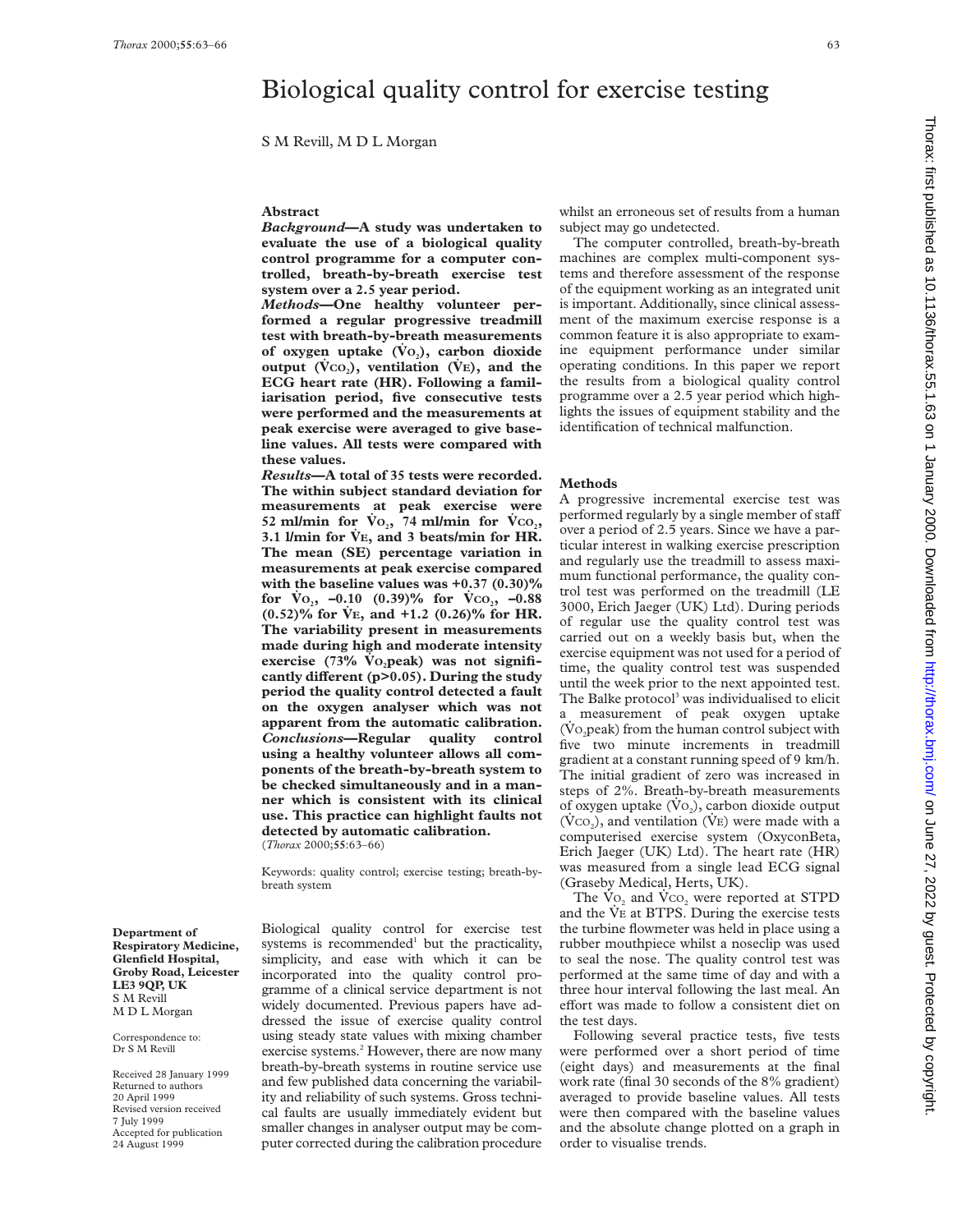*Table 1 Mean (SD) oxygen uptake (Vo<sub>2</sub>), carbon dioxide output (Vco<sub>2</sub>), ventilation (V*~*E) and heart rate (HR) at peak exercise (final 30 s of 8% gradient) and diVerences in the variability at moderate (M; 0% gradient, 73% of V*~ *O2peak) and high (H; V*~ *O2peak) intensity exercise (n = 33)*

|                          | Vo,<br>(ml/min) | $V_{CO_2}$<br>(ml/min) | İЛ.<br>(l/min) | HR<br>(beats/min) |
|--------------------------|-----------------|------------------------|----------------|-------------------|
| Peak exercise            |                 |                        |                |                   |
| Mean (SD)                | 3072 (52)       | 3307 (74)              | 101.1(3.1)     | 172(3)            |
| Coefficient of variation | 1.7%            | 2.2%                   | $3.1\%$        | 1.7%              |
| Variability (H vs M)     |                 |                        |                |                   |
| Mean difference          | 14.7            | $-16.8$                | $-0.8$         | $-0.7$            |
| 95% CI                   | $-17.6$ to 47.0 | $-52.6$ to 19.0        | $-1.8$ to 0.2  | $-2.3$ to 0.9     |
| p value                  | 0.36            | 0.36                   | 0.11           | 0.38              |

EQUIPMENT

The Oxycon Beta system uses an infrared CO<sub>2</sub> analyser, a fast response paramagnetic  $O<sub>2</sub>$  analyser, and a turbine meter to measure airflow at the mouth. The expired gas is sampled continuously from a side port in the mouthpiece turbine valve. The computer uses an algorithm to correct for the delay in gas analysis thus ensuring that the breath-by-breath flow and gas analysis signals are aligned. Following a warm up period of one hour, the exercise system was calibrated according to the manufacturers' recommendations—that is, electronic system check, two point gas calibration (including response and time delay measurements), and three litre syringe calibration. The system has internal temperature and barometric pressure transducers to enable the correction of gas volumes.

The validity of the system had been examined in a previous experiment by comparison with a "gold standard" Douglas bag system. Five healthy volunteers had performed repeat symptom limited maximal exercise tests on each system on separate days. The 95% confidence intervals for the differences between systems at peak exercise were  $-177$  to  $+24.2$  ml/ min for Vo<sub>2</sub>peak,  $-224$  to  $+338$  ml/min for  $\rm V_{CO_2}$ , and –23 to +15 l/min for VE. Additionally, the manufacturers made available unpublished data (Keizer *et al*, University of Limberg) from a comparison of the breath-by-breath system with the Douglas bag method in a large group of healthy individuals which showed small and non-significant differences when the systems were connected in series and also between day measurements.

#### ANALYSIS OF DATA

The data are presented as mean (SD) unless otherwise stated. Differences between high and moderate intensity exercise were compared using the paired Student's *t* test and the 5% level of significance was adopted throughout.

# **Results**

Thirty five tests were performed over a period of 2.5 years. The mean (SD) measurements at the highest work rate (8% gradient) are shown in table 1 and the absolute changes from the baseline values for each test are illustrated in fig 1. The figure includes two measurements where the variation in  $\dot{V}o$ , was  $\geq 6.5\%$  whilst the variation in HR and  $\dot{V}^{CO}$  was <2%. These outlying points suggested there was a fault on the  $O<sub>2</sub>$  analyser. In addition, it had been noted that the gas calibration had been drifting off, although it was still within the limits accepted by the computer and therefore not sufficient to trigger a warning alarm. At this point the com-



*Figure 1 DiVerences from baseline values for the four key exercise variables: (A) oxygen uptake, (B) ventilation, (C) carbon dioxide output, and (D) heart rate. The mean difference and limits of agreement (* $\pm$ *2SD) are shown (n = 33). Asterisk indicates a technical fault on the oxygen analyser.*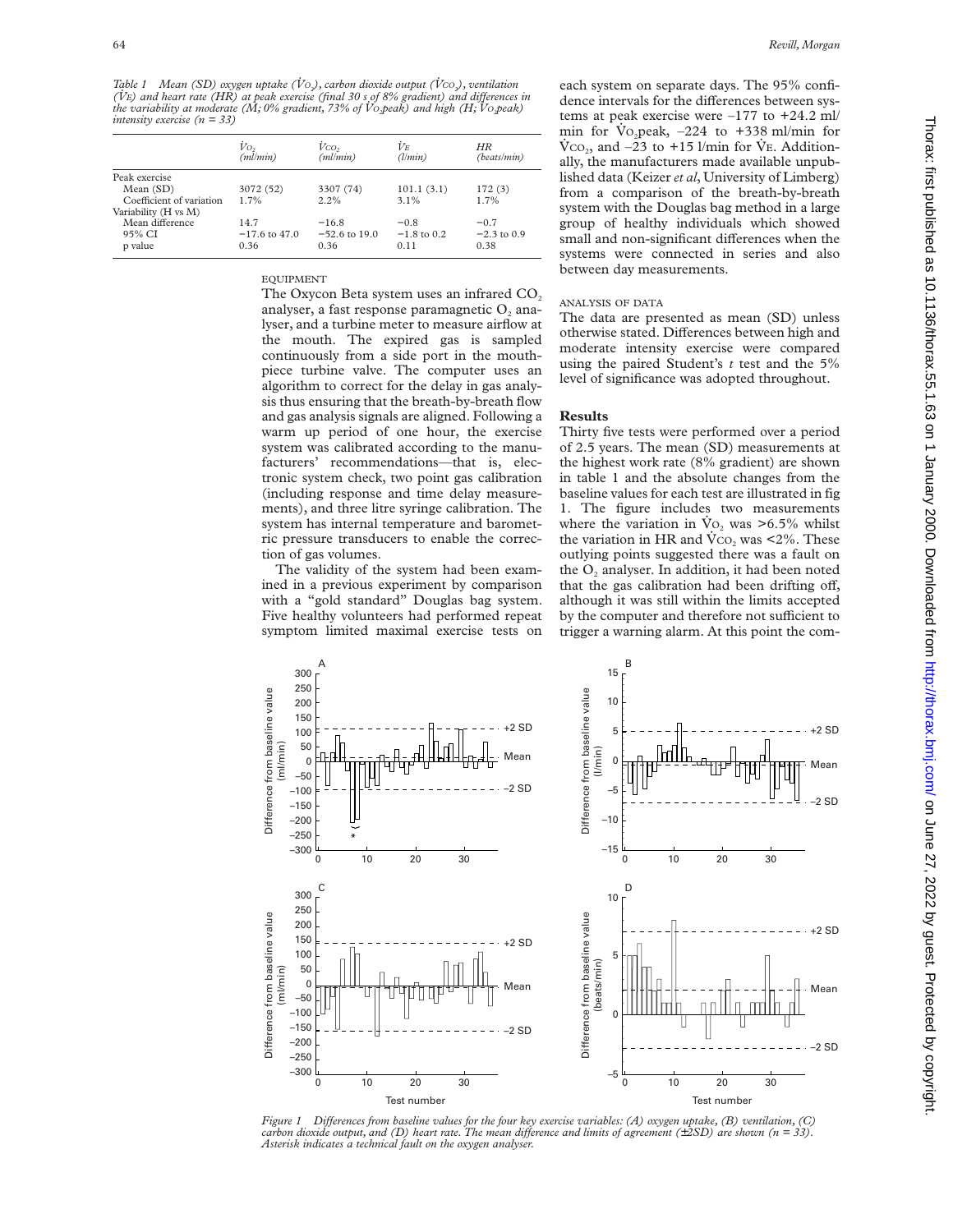

*Figure 2 Mean (95% confidence intervals) percentage variation from the baseline values for each of the four key exercise variables: oxygen uptake (V*~ *O2), carbon dioxide output (V*~ *CO2), ventilation (V*~*E), and heart rate (HR).*

pany engineer was called in and checks on the analyser voltage output revealed that a replacement analyser was required. The data from these tests have not been included in the statistical analysis.

The mean (SE) percentage variation in measurements at peak exercise compared with the baseline values was +0.37 (0.30)% for  $\text{Vo}_2$ ,  $-0.10$  (0.39)% for  $\dot{V}CO_{22} - 0.88$  (0.52)% for  $\dot{V}E$ , and +1.2 (0.26)% for HR (fig 2). The variability present in measurements made during moderate exercise (running speed 9 km/h, gradient 0%, submaximal  $\dot{V}o_2$  equivalent to 73%  $Vo<sub>2</sub>peak$ ) and high intensity exercise (speed 9 km/h, gradient 8%) was not significantly different ( $p>0.05$ ; table 1).

# **Discussion**

The aim of this paper was to describe a simple quality control programme in practice which was easy to perform and demonstrated the effectiveness of a biological control to ensure the reliability of an integrated, computerised breath-by-breath exercise system. The validity of the system was initially ensured by comparison with a "gold standard", a manual Douglas bag system. It is important to check the validity of the breath-by-breath systems although it is likely this will become increasingly difficult as computerised systems replace the Douglas bag equipment. For clinical service departments it is worthwhile fostering good relations with a local university department of physiology or sports science where such systems are usually in frequent use. Arranging the systems in series minimises biological variation. Additionally, the manufacturers of breath-by-breath systems should make available data from their own validity checks, which preferably should be performed by an independent assessor.

The type of quality control programme we have described records both equipment and biological variability. Using healthy subjects who are practised and familiar with the equipment is likely to minimise biological variability and represents a reasonably stable "test signal". We have shown that, under such conditions, biological variability is very small. It compares favourably with mechanical systems simulating respiratory gas exchange<sup>4</sup> and is below the variability measured in chronic airflow limitation  $(3.5\%$  for  $\dot{V}o$ , peak)<sup>5</sup> and restrictive lung disease  $(5.3\%$  for Vo<sub>2</sub>peak).<sup>6</sup>

The variation recorded from the current programme was similar to that described by Jones and Kane<sup>2</sup> for repeat measurements in individual healthy subjects over a period of 26 months. It was also noted that the combined variation from a number of subjects was greater than the variation within an individual subject, and that variation increased over prolonged periods of time.<sup>2</sup> The protocol described by Jones and Kane<sup>2</sup> consisted of three steady state workloads with a mixing chamber configuration. For our quality control programme with the breath-by-breath system we felt it was appropriate to examine the response of the equipment under conditions that were similar to its usual clinical operation; we therefore chose a progressive incremental protocol that exercised the subject to maximal capacity. Additionally, we examined the variability in maximal values since the purpose of routine clinical exercise testing is to establish a patient's maximal functional capacity.

The data from the present study and from others<sup>2</sup> suggest that variations in  $Vo_2$ ,  $VCO_2$ , and HR of <5% can be expected from a carefully executed biological quality control programme. The variability in  $\dot{V}E$  is slightly wider, although the current data suggest that this can still be <7% for an individual. The European guidelines suggest that a variation of >7% from the previous value for  $\dot{V}o_2$  should engender a system wide reassessment.<sup>1</sup> In this study we have shown that regular recording and statistical analysis of the four key variables—that is,  $\dot{V}_{O_2}$ ,  $\dot{V}_{CO_2}$ ,  $\dot{V}_{E}$ , and HR—enables the repeatability and limits of agreement of an individual exercise system to be established and provides a comprehensive system of control. Additionally, performance of a biological quality control on a weekly basis will aid personnel training and familiarisation with the exercise system which is important if several members of staff use the equipment on a rotational basis.

The importance of maintaining graphs to display the change in each of the key variables was highlighted by the large fall in  $\text{Vo}_2$  on two occasions without corresponding changes in the other variables. A graph allows visualisation of trends over a period of time which enable the operator to judge whether the performance of one or more components is deteriorating. In the current study it was clear that the output from the oxygen analyser was failing on two consecutive tests, although this had not been immediately apparent from the automatic calibration (further deterioration of the output would have triggered the computer alarm system). A repeat test performed the following day can confirm whether changes outside the limits of agreement are more than a rogue result. The graphical display and statistical analysis of biological quality control data is an option that manufacturers should consider when writing or upgrading a system's software.

It is unlikely that weekly tests of approximately 10 minutes will constitute a physiologi-